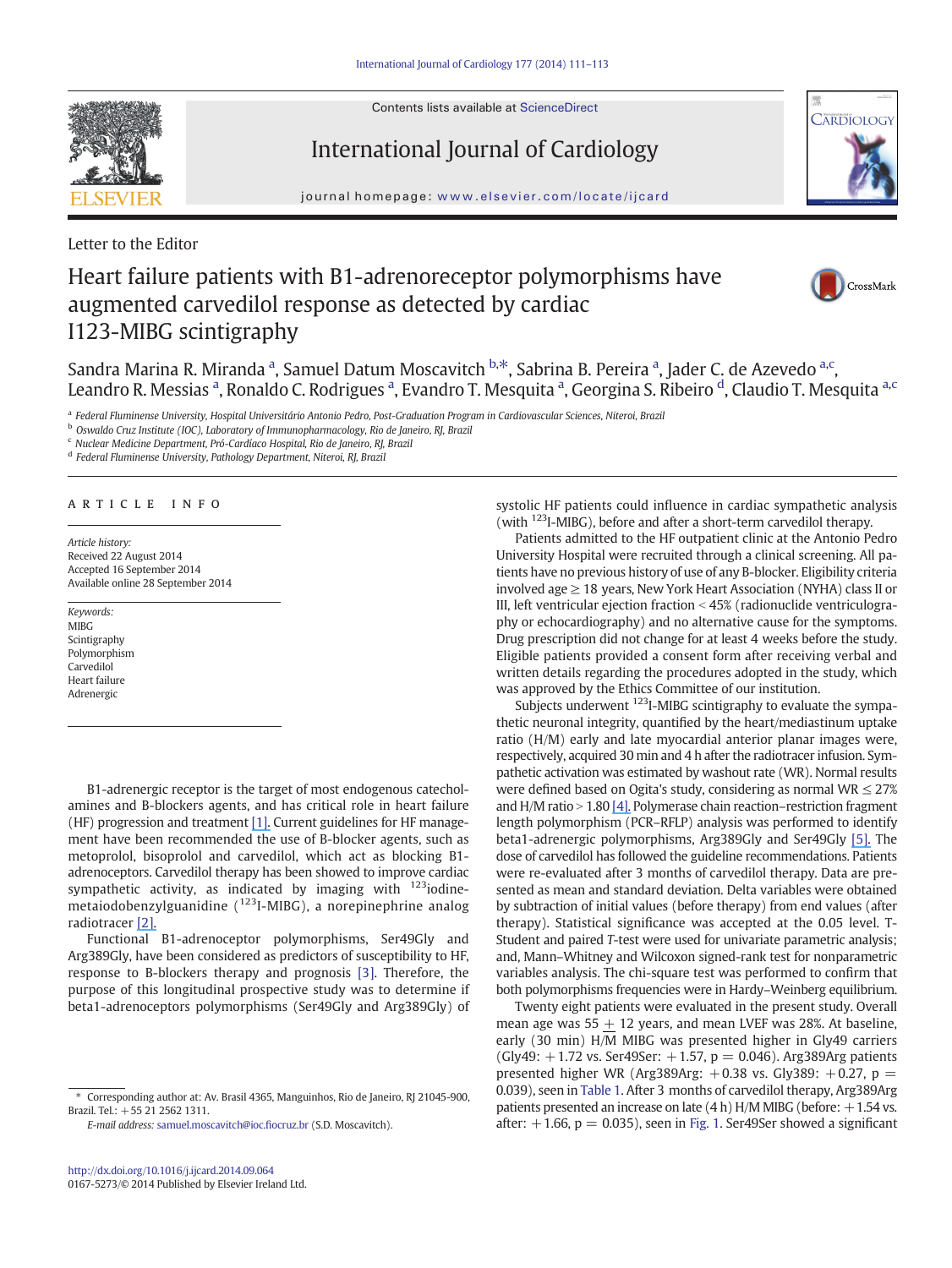|  | $\sim$ |  |
|--|--------|--|
|  |        |  |

Demographic and MIBG features at baseline, according to genotype polymorphisms Gly49 and Arg389Gly.

| Variables                | Ser49Ser $n = 15$ | $Glv49 n = 13$  | p value | Arg389Arg $n = 13$ | Gly389 $n = 15$ | p value |
|--------------------------|-------------------|-----------------|---------|--------------------|-----------------|---------|
| Male $- n$ $(\%)$        | 11(73.3)          | 7(53.8)         | 0.433   | 8(61.5)            | 10(66.7)        | 1.000   |
| Ischemic etiology (%)    | 5(33.3)           | 4(30.8)         | 0.887   | 2(15.4)            | 7(46.7)         | 0.083   |
| Age (mean years $+$ SD)  | $57.7 + 11$       | $52.0 + 13$     | 0.214   | $53.5 + 12$        | $56.4 + 12$     | 0.524   |
| LVEF (mean $+$ SD)       | $24.1 + 8.4$      | $30.1 + 6.6$    | 0.051   | $25.9 + 8.0$       | $27.7 + 8.3$    | 0.565   |
| MUGA LVEF (mean $+$ SD)  | $24.7 + 8.9$      | $30.6 + 10.6$   | 0.119   | $26.0 + 11.2$      | $28.7 + 9.0$    | 0.492   |
| Heart rate (mean $+$ SD) | $85.6 + 15.9$     | $83.3 + 10.7$   | 0.664   | $81.5 + 11.6$      | $87.1 + 14.9$   | 0.284   |
| MIBG 30 min              | $1.57 + 0.2$      | $1.72 + 0.2$    | 0.046   | $1.67 + 0.2$       | $1.61 + 0.2$    | 0.397   |
| MIBG 4 h                 | $1.51 + 0.2$      | $1.61 + 0.2$    | 0.195   | $1.54 + 0.2$       | $1.57 + 0.2$    | 0.694   |
| <b>WR</b>                | $0.31 + 0.2$      | $0.33 + 0.1$    | 0.623   | $0.38 + 0.2$       | $0.27 + 0.1$    | 0.039   |
| TPF                      | $326.7 + 229.8$   | $207.5 + 116.7$ | 0.103   | $277.5 + 213.5$    | $266.0 + 80.0$  | 0.878   |

\*LVEF = Left ventricular ejection fraction, MUGA = multigated acquisition (radionuclide), and WR = washout rate/TPF = time to early peak filling (diastolic function). Data with statistical significance difference are in bold. MIBG 30 min and WR are the only that achieved  $p < 0.05$ .

increase on WR, compared to WR delta of Gly49 carriers (Gly49: −0.094 vs. Ser $49$ Ser:  $+0.691$ ,  $p = 0.039$ ).

HF patients usually present a reduced uptake of <sup>123</sup>I-MIBG and that correlates to the downstream of neuronal norepinephrine and to worse prognosis. A higher myocardial uptake suggests better responder patients to B-blocker therapy. The ADMIRE-HF trial has showed that HF patients, NYHA class II or III, with  $H/M$  ratio  $< 1.6$  (low capture on 123<sub>I</sub>-MIBG) presented higher mortality in 2 years (19.1%), compared with mortality of 1.8% in patients with H/M ratio  $> 1.6$ .

The major findings of our study were that Arg389Arg patients 1) presented worse initial adrenergic profile with a higher WR, 2) but had a greater improvement after therapy in late (4 h) H/M MIBG uptake; and, Gly49 carriers 3) presented a better initial adrenergic profile as observed on early (30 min) H/M MIBG uptake, and 4) a better behavior in WR under carvedilol therapy compared to a WR increase (worsening) seen in Ser49Ser group.

Several factors can influence the clinical response and evaluation of HF patients. Scintigraphy with <sup>123</sup>I-MIBG is one of the most advanced techniques to estimate adrenergic status. Polymorphisms in genes involved in cardiac contraction can have an impact in 123I-MIBG evaluation as showed by a previous work [6] where patients with another polymorphism, α2c Del322-325, had presented higher late MIBG uptake compared with patients without this polymorphism. The influence of Arg389Gly and Ser49Gly receptor polymorphisms on the magnitude of reverse adrenergic remodeling in response to B-blocker therapy could have some implications.

A recent meta-analysis reported that Arg389 homozygotes present a significant improvement in LV remodeling and better LVEF improvement after therapy, when compared with Gly389 carriers [3]. Some authors have showed that the presence of Arg389 allele in patients under B-blocker therapy is associated with enhanced LVEF and reduced heart dimensions. LV function improves more when B-blocker therapy is initiated in Arg389Arg HF patients compared to Gly389 subjects [7]. The BEST study evaluated the use of a non-selective B-blocker (bucindolol) to treat patients at NYHA classes III–IV. The BEST-Genetic substudy [8] reported that Arg389Arg patients showed improvement on survival and reduced hospitalizations, in contrast to Gly389 carriers. However, in a MERIT-HF substudy [9] with 600 patients, results have suggested that differences in response to B-blockers were not related to these polymorphisms.

Gly49 carriers show an improvement on LV remodeling after therapy with metoprolol, compared with homozygous Ser49Ser [10]. Same study [10], when evaluated systolic HF patients with LVEF  $<$  40% and under metoprolol 200 mg/day, found that homozygous Arg389Arg patients had an improvement on LVEF after 3 months, with reduction on systolic and diastolic diameters, compared with the Gly389.

Studies have shown that  $^{123}$ I-MIBG imaging, particularly H/M ratio, separates very effectively high from low risk patients, regardless of LVEF and NYHA class. In fact, patients with a normal H/M ratio have an excellent prognosis despite other abnormal cardiac parameters, such as LVEF and brain natriuretic peptide (BNP), and by multivariate analysis, H/M has consistently shown to provide independent incremental risk stratification power. Our findings suggest that Arg389Arg HF patients and Gly49 carriers present augmented response to short-term therapy with carvedilol, as demonstrated respectively by increased late MIBG uptake and by reduced WR.

## Conflict of interest

There is no conflict of interest.



Fig. 1. Dot-plot of 4 h MIBG of Arg389Arg patients (left), and Gly49 patients (right), before–after carvedilol therapy.